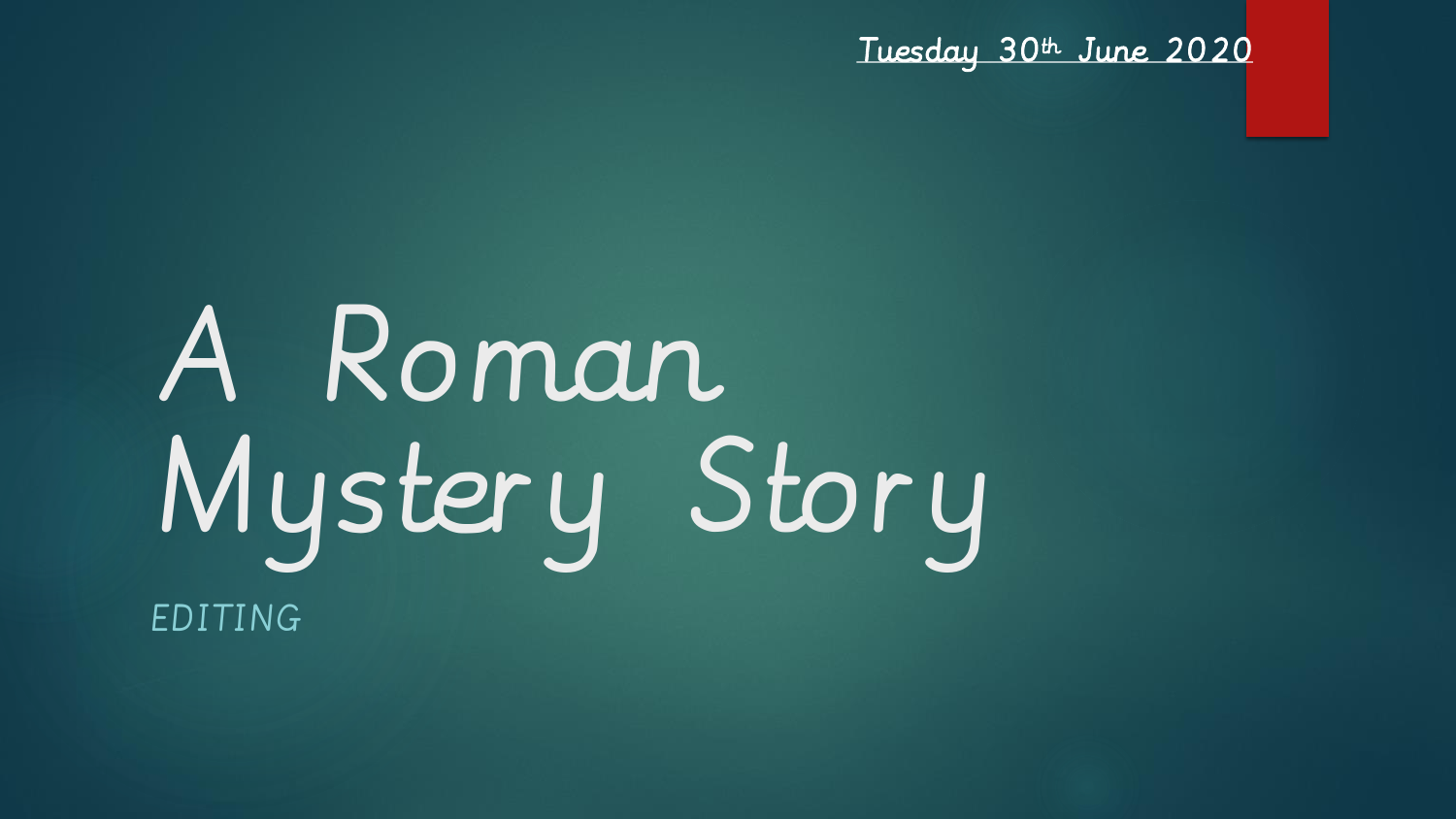#### Tuesday 30th June 2020

#### WALT: edit our stories.

WILF Green pen editing; **Improvements to your writing.** 

How will your story end?

Today you will decide upon a suitable ending for your Roman story.

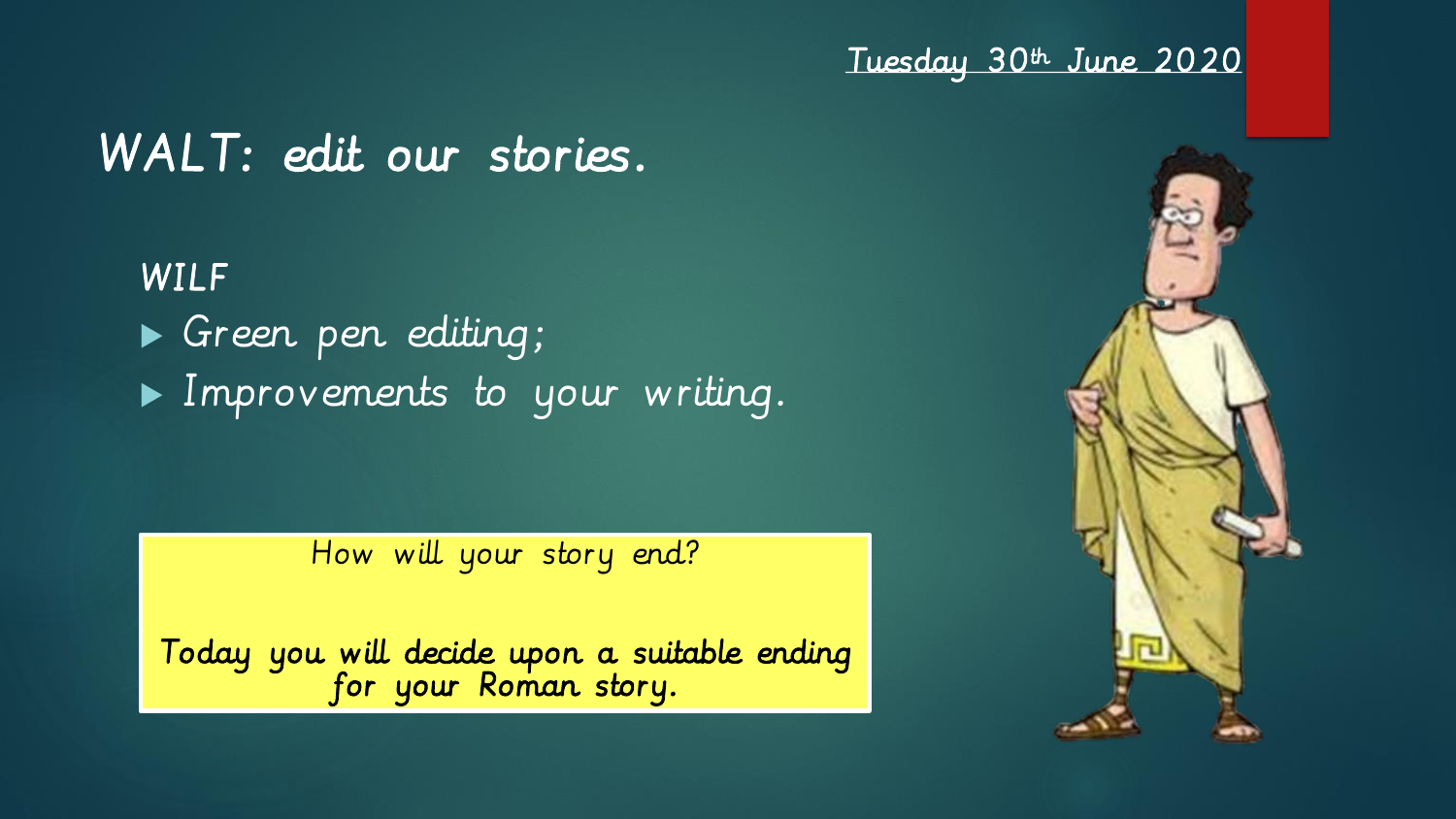#### Today we will be using a coloured pen to edit our stories.

Use the pages on this presentation to edit your writing for: Full sentences; **Punctuation**  Conjunctions; Spellings and word choices.

Spend around 5 minutes working on each area.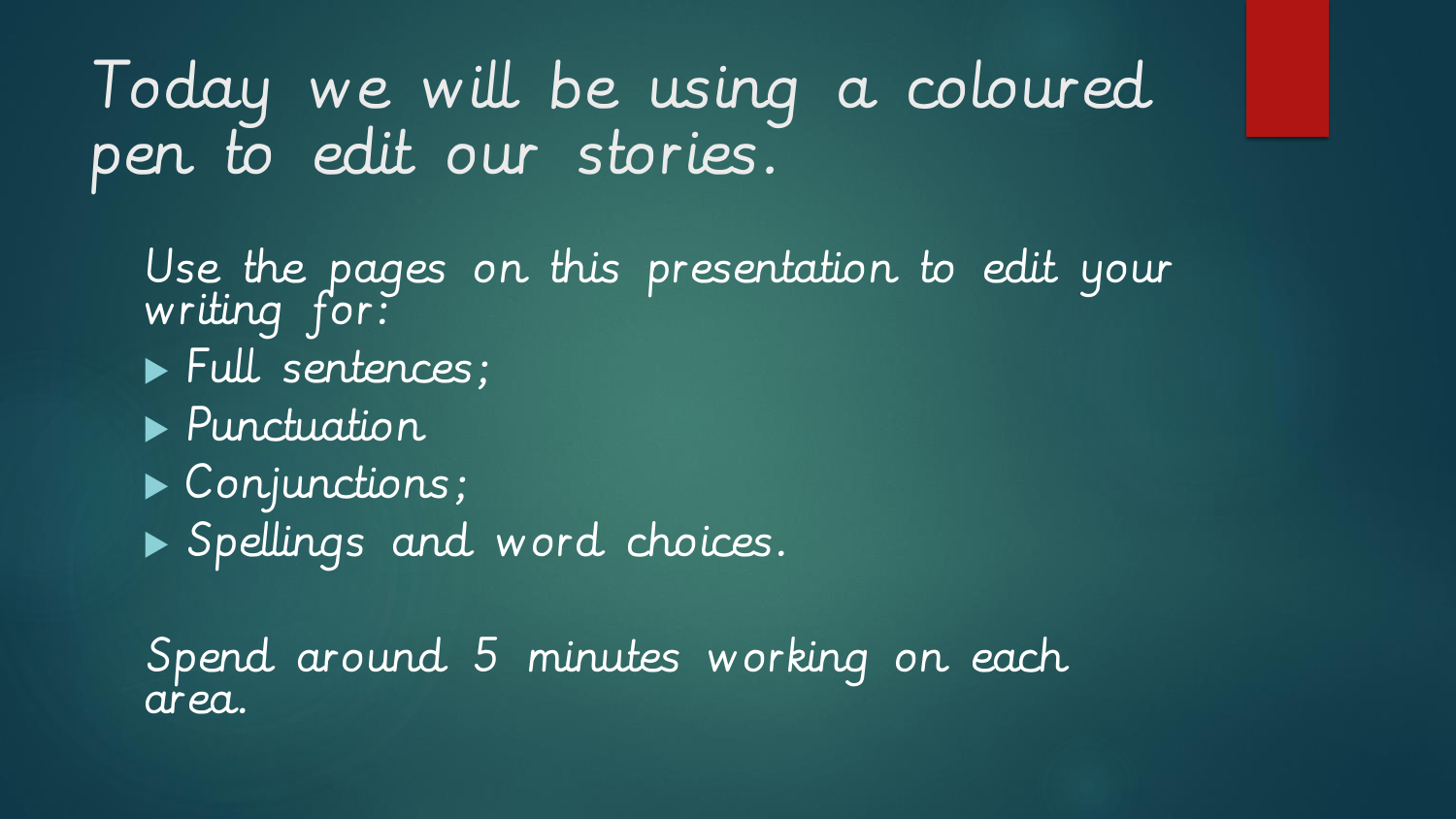### Editing station 1: Full sentences

During this time I would like for you to read back through your writing to check that you have:

• written in full sentences; not used abbreviations; not missed any words; clear sentences that all make sense!

If you can, read your work aloud to someone.

Can they understand what you have written?

Do they have any suggestions for improvements?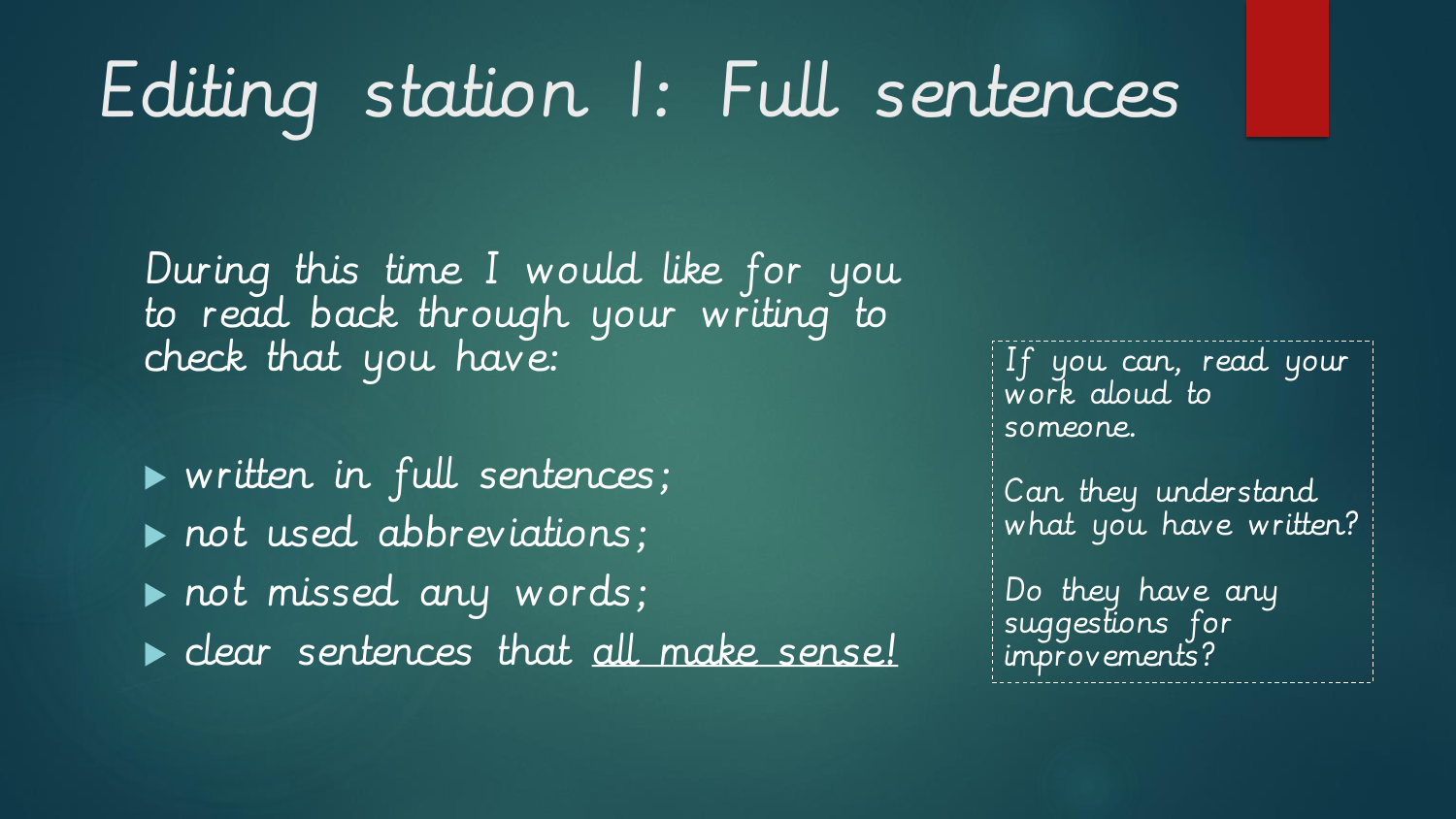### Editing station 2: Punctuation

Now I would like you to make sure that you have used a range of punctuation.

Think about what punctuation marks you have used so far and what you could add or change to improve the level of your writing!

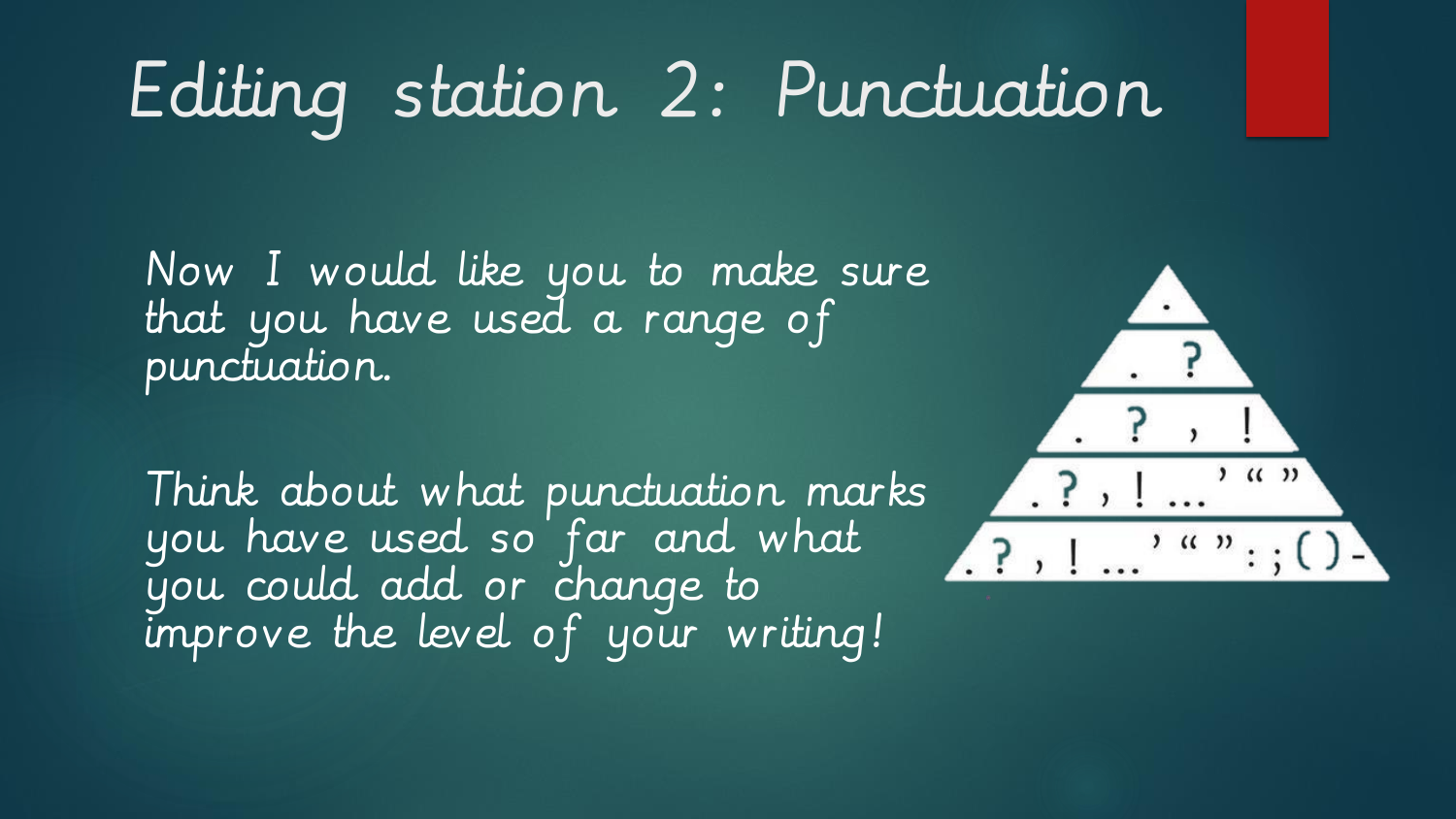## Editing station 3: Conjunctions

Have you written in short sentences only? Is there enough detail in your writing?

Now is your chance to use conjunctions in your writing. Remember to use a mixture of FANBOYS (coordinating) and ISAWAWABUB (subordinating).

|  |  | for and nor but or yet so |  |
|--|--|---------------------------|--|
|  |  | F A N B O Y S             |  |

| since | $\alpha s$ | when | although | while | after | before | until | because    |
|-------|------------|------|----------|-------|-------|--------|-------|------------|
|       |            |      |          |       |       |        |       | ISAWAWABUB |